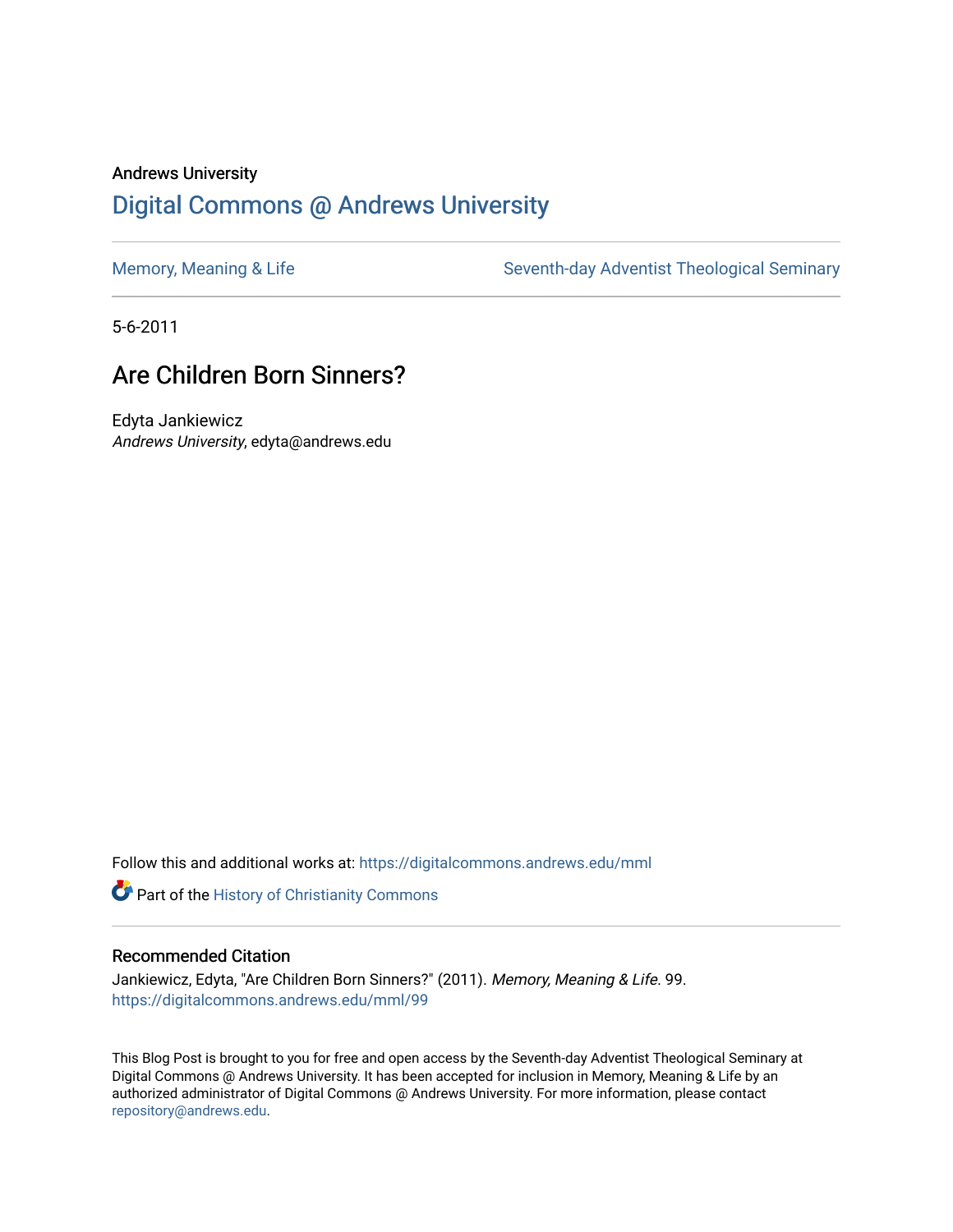The Wayback Machine - http://web.archive.org/web/20120715230902/http://www.memorymeaningfaith.org/blog/2011/…

# **[Memory, Meaning & Faith](http://web.archive.org/web/20120715230902/http://www.memorymeaningfaith.org/blog/)**

[Main](http://web.archive.org/web/20120715230902/http://www.memorymeaningfaith.org/blog) [About](http://web.archive.org/web/20120715230902/http://www.memorymeaningfaith.org/blog/about.html) [Archives](http://web.archive.org/web/20120715230902/http://www.memorymeaningfaith.org/blog/archives.html) May 06, 2011 **Are Children Born Sinners?**

By Edyta Jankiewicz, Ph.D. cand.\*



Although Adventists reject a purely [Augustinian conception of original sin,](http://web.archive.org/web/20120715230902/http://en.wikipedia.org/wiki/Augustine_of_Hippo#Original_sin) the official teaching of the church affirms that Adam's sin "resulted in the condition of estrangement from God in which every human being is born. This estrangement involves an inherent tendency to commit sin.["\[1\]](http://web.archive.org/web/20120715230902/http://www.memorymeaningfaith.org/blog/2011/05/are-children-born-sinners.html#_ftn1) This must, of necessity, include children. Despite much discussion regarding the nature of humanity, however, little of the contemporary Adventist debate has pertained directly to children; thus, Adventism does not have a complete or systematic theology of the nature of children.

Early Adventists had diverse views on the innocence vs. sinfulness of infants. [James White](http://web.archive.org/web/20120715230902/http://en.wikipedia.org/wiki/James_Springer_White) maintained that Adventists had "no settled faith on this point,"[\[2\]](http://web.archive.org/web/20120715230902/http://www.memorymeaningfaith.org/blog/2011/05/are-children-born-sinners.html#_ftn2) and that, given that the Scriptures were silent on this topic, "no possible good" could come from such discussions.[\[3\]](http://web.archive.org/web/20120715230902/http://www.memorymeaningfaith.org/blog/2011/05/are-children-born-sinners.html#_ftn3) White's counsel did not, however, deter others from commenting on this subject. [Uriah Smith](http://web.archive.org/web/20120715230902/http://en.wikipedia.org/wiki/Uriah_Smith) suggested that the law had "no claim on infants; for they never transgressed it,"[\[4\]](http://web.archive.org/web/20120715230902/http://www.memorymeaningfaith.org/blog/2011/05/are-children-born-sinners.html#_ftn4) and thus, he believed that infants would be saved even though they "[died] in Adam" like the rest of humanity.[\[5\]](http://web.archive.org/web/20120715230902/http://www.memorymeaningfaith.org/blog/2011/05/are-children-born-sinners.html#_ftn5) Similarly, [G. W. Morse](http://web.archive.org/web/20120715230902/http://en.wikipedia.org/wiki/George_Washington_Morse) suggested that children who died prior to reaching the age of accountability would be saved, as they had no sins for which they were personally accountable.[\[6\]](http://web.archive.org/web/20120715230902/http://www.memorymeaningfaith.org/blog/2011/05/are-children-born-sinners.html#_ftn6) A significant contribution to the discussion on the nature of children transpired within the debate about infant baptism. In a similar vein to the [Anabaptists](http://web.archive.org/web/20120715230902/http://en.wikipedia.org/wiki/Anabaptists) of the sixteenth century, J. H. Waggoner suggested that infants, who had committed no sin, did not need baptism for the purpose of washing away original sin, and were saved through "the Gospel." [\[7\]](http://web.archive.org/web/20120715230902/http://www.memorymeaningfaith.org/blog/2011/05/are-children-born-sinners.html#_ftn7) He wrote, "The death of Christ avails for them without conditions, because they have committed no sin."[\[8\]](http://web.archive.org/web/20120715230902/http://www.memorymeaningfaith.org/blog/2011/05/are-children-born-sinners.html#_ftn8) This teaching appears to have been affirmed by [Ellen White](http://web.archive.org/web/20120715230902/http://www.whiteestate.org/about/egwbio.asp) who seems to suggest that even the infants of unsaved parents might be saved:

"As the little infants come forth immortal from their dusty beds, they immediately wing their way to their mothers' arms. They meet again nevermore to part. But many of the little ones have no mother there. We listen in vain for the rapturous song of triumph from the mother. The angels receive the motherless infants and conduct them to the tree of life."[\[9\]](http://web.archive.org/web/20120715230902/http://www.memorymeaningfaith.org/blog/2011/05/are-children-born-sinners.html#_ftn9)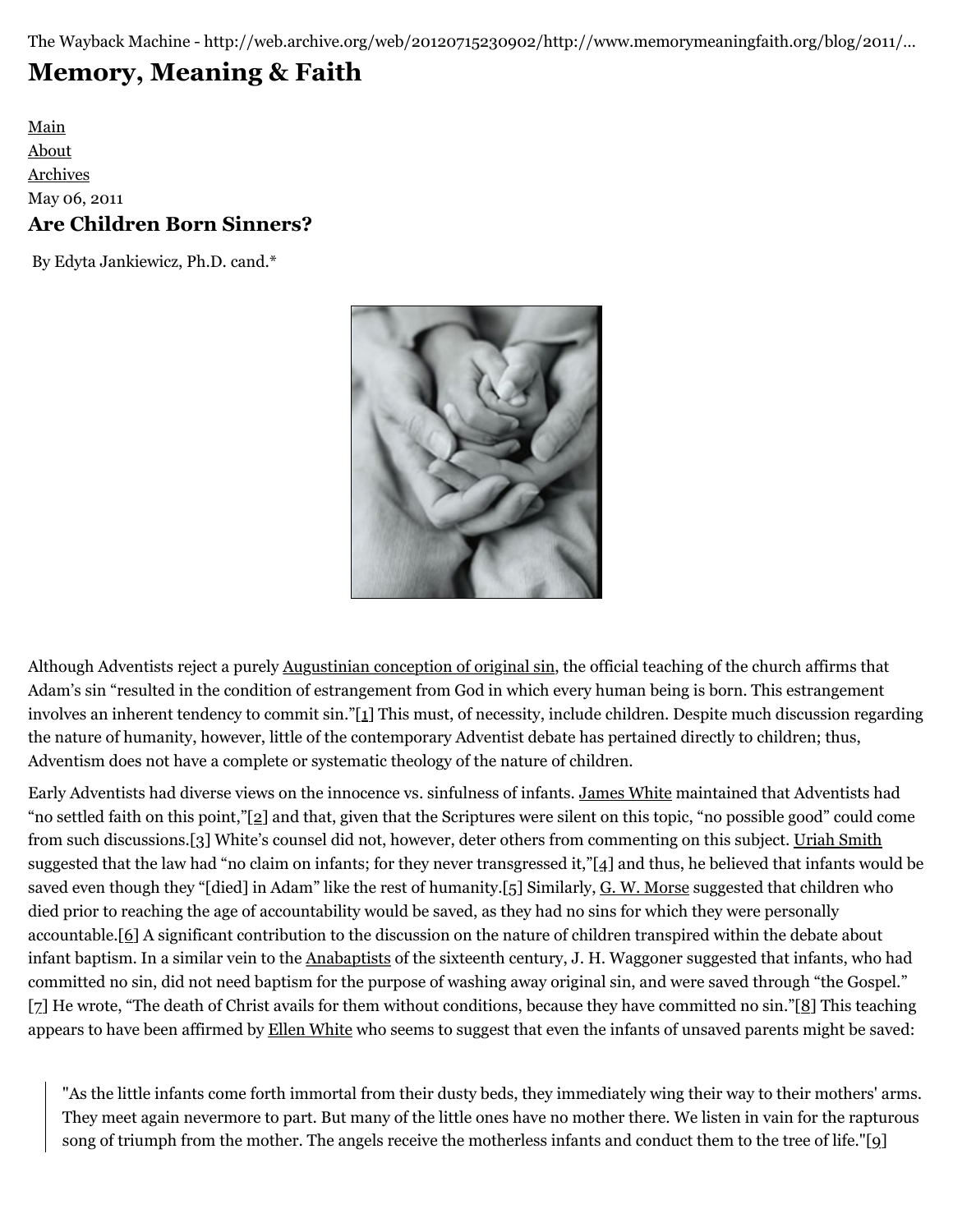The Seventh-day Adventist Church has traditionally heeded James White's advice, and has adopted no official position on the innocence of infants and children; however, although on the one hand Adventists affirm that every human being is born with an innate tendency to evil, on the other hand, they reject a purely Augustinian notion of original sin. This potentially presents Adventist with two theological challenges. First, if children are not guilty of original sin and thus not baptized as infants, what is their status in the church? Should they "be considered simply as pagans, until they make a positive voluntary commitment?["\[10\]](http://web.archive.org/web/20120715230902/http://www.memorymeaningfaith.org/blog/2011/05/are-children-born-sinners.html#_ftn10) Should unbaptized children be just spectators during worship services, or should they be taught alongside the adults and occasionally called on to serve, as was the practice in the early church? Should they partake in the celebration of the Lord's Supper, or should they be excluded on the basis that "that which is holy" should not be given "to the dogs"? [\[11\]](http://web.archive.org/web/20120715230902/http://www.memorymeaningfaith.org/blog/2011/05/are-children-born-sinners.html#_ftn11) This lack of theological clarity regarding the status of unbaptized SDA children has resulted in their exclusion from participation in the Lord's Supper, despite the assertion that Adventists practice "open Communion."[\[12\]](http://web.archive.org/web/20120715230902/http://www.memorymeaningfaith.org/blog/2011/05/are-children-born-sinners.html#_ftn12)

Second, if children are born with "tendencies to evil"[\[13\]](http://web.archive.org/web/20120715230902/http://www.memorymeaningfaith.org/blog/2011/05/are-children-born-sinners.html#_ftn13) but are not morally responsible until some later age when they are considered accountable for actual sin, "one is left with the conundrum of discovering what that age is."[\[14\]](http://web.archive.org/web/20120715230902/http://www.memorymeaningfaith.org/blog/2011/05/are-children-born-sinners.html#_ftn14) Although this poses a theological challenge for Adventists, the concept of an age of accountability does appear to be grounded in the Scriptures, which teach that "[r]egarding matters of salvation," children are different from adults[.\[15\]](http://web.archive.org/web/20120715230902/http://www.memorymeaningfaith.org/blog/2011/05/are-children-born-sinners.html#_ftn15) The apostle Paul recognized this differentiation when he wrote: "When I was a child, I spoke like a child, I thought like a child, I reasoned like a child; when I became a man, I put childish ways behind me" [\(1 Cor. 13: 11](http://web.archive.org/web/20120715230902/http://www.biblegateway.com/passage/?search=1%20Cor.%2013:%2011&version=NKJV)). Several Old Testament passages also make a distinction between children and adults, based on developmental differences in moral reasoning and discernment. Moses speaks of children as those "who today do not yet know right from wrong" [\(Deut. 1:39](http://web.archive.org/web/20120715230902/http://www.biblegateway.com/passage/?search=Deut.%201:39&version=NKJV)).[\[16\]](http://web.archive.org/web/20120715230902/http://www.memorymeaningfaith.org/blog/2011/05/are-children-born-sinners.html#_ftn16) Similarly, Isaiah speaks of a time in children's lives when they do not yet know "enough to reject the wrong and choose the right" [\(Isaiah 7:16\)](http://web.archive.org/web/20120715230902/http://www.biblegateway.com/passage/?search=Isaiah%207:16&version=NKJV).

Early Adventists also referred to a "time of  $[..]$  personal accountability"[\[17\]](http://web.archive.org/web/20120715230902/http://www.memorymeaningfaith.org/blog/2011/05/are-children-born-sinners.html#_ftn17) or "years of accountability.["\[18\]](http://web.archive.org/web/20120715230902/http://www.memorymeaningfaith.org/blog/2011/05/are-children-born-sinners.html#_ftn18) Although they did not identify an exact age, Ellen White did suggest that "[c]hildren of eight, ten or twelve years" were "old enough to be addressed on the subject of personal religion."[\[19\]](http://web.archive.org/web/20120715230902/http://www.memorymeaningfaith.org/blog/2011/05/are-children-born-sinners.html#_ftn19) Although it may not be possible to identify an exact age of accountability for all children, it is evident that, as they grow, children are increasingly capable of self-centered actions that are hurtful to others, as well as to themselves. Often, even Christian parents see these actions only within a context of the psycho-social and developmental limitations of children; however, it is important that adults be aware of children's capacity for sin, and, in developmentally appropriate ways, "help them to understand the impact of their actions," and, over time, to "accept growing [moral] responsibility for them.["\[20\]](http://web.archive.org/web/20120715230902/http://www.memorymeaningfaith.org/blog/2011/05/are-children-born-sinners.html#_ftn20) Ellen White concurs, stating that even "very young children may have correct views of their state as sinners and of the way of salvation through Christ.["\[21\]](http://web.archive.org/web/20120715230902/http://www.memorymeaningfaith.org/blog/2011/05/are-children-born-sinners.html#_ftn21) Within this context, however, it is also important to remember that the sinfulness of children cannot be equated with the sinfulness of adults. Children "do not need as much help to love God and neighbor." Neither have they yet "developed [the] negative thoughts and feelings that reinforce [the] destructive behaviors" of adults. Thus, children should be treated gently[.\[22\]](http://web.archive.org/web/20120715230902/http://www.memorymeaningfaith.org/blog/2011/05/are-children-born-sinners.html#_ftn22)

[\[1\]](http://web.archive.org/web/20120715230902/http://www.memorymeaningfaith.org/blog/2011/05/are-children-born-sinners.html#_ftnref) *SDA Encyclopedia,* 1966 ed., s.v "Sin;" cf., John M. Fowler, "Sin," in *[Handbook of Seventh-day Adventist Theology](http://web.archive.org/web/20120715230902/http://www.amazon.com/Handbook-Seventh-Day-Adventist-Commentary-Reference/dp/0828014604/ref=sr_1_1?ie=UTF8&qid=1304690110&sr=8-1)*, ed. [Raoul Dederen \(Hagerstown, MD: Review and Herald Publishing Association, 2000\), 265; Aecio E. Cairus, "The Doctrine o](http://web.archive.org/web/20120715230902/http://www.amazon.com/Handbook-Seventh-Day-Adventist-Commentary-Reference/dp/0828014604/ref=sr_1_1?ie=UTF8&qid=1304690110&sr=8-1)f Man," in *Handbook of Seventh-day Adventist Theology*, ed. Raoul Dederen (Hagerstown, MD: Review and Herald Publishing Association, 2000), 216-217, 226.

- [\[2\]](http://web.archive.org/web/20120715230902/http://www.memorymeaningfaith.org/blog/2011/05/are-children-born-sinners.html#_ftnref) [James White, "Questions and Answers,"](http://web.archive.org/web/20120715230902/http://www.adventistarchives.org/doc_info.asp?DocID=90217) *[Review and Herald](http://web.archive.org/web/20120715230902/http://www.adventistarchives.org/doc_info.asp?DocID=90217)* [21, No. 4 \(Dec. 23, 1862\)](http://web.archive.org/web/20120715230902/http://www.adventistarchives.org/doc_info.asp?DocID=90217), 29.
- [\[3\]](http://web.archive.org/web/20120715230902/http://www.memorymeaningfaith.org/blog/2011/05/are-children-born-sinners.html#_ftnref) [James White, "Matthew 18:1-6,"](http://web.archive.org/web/20120715230902/http://www.adventistarchives.org/doc_info.asp?DocID=89390) *[Review and Herald](http://web.archive.org/web/20120715230902/http://www.adventistarchives.org/doc_info.asp?DocID=89390)* [18, No. 21 \(Oct 22, 1861\)](http://web.archive.org/web/20120715230902/http://www.adventistarchives.org/doc_info.asp?DocID=89390), 164.
- [\[4\]](http://web.archive.org/web/20120715230902/http://www.memorymeaningfaith.org/blog/2011/05/are-children-born-sinners.html#_ftnref) [Uriah Smith, "The Resurrection,"](http://web.archive.org/web/20120715230902/http://www.adventistarchives.org/doc_info.asp?DocID=90272) *[Review and Herald](http://web.archive.org/web/20120715230902/http://www.adventistarchives.org/doc_info.asp?DocID=90272)* [62, No. 3 \(Jan 20, 1885\),](http://web.archive.org/web/20120715230902/http://www.adventistarchives.org/doc_info.asp?DocID=90272) 48.
- [\[5\]](http://web.archive.org/web/20120715230902/http://www.memorymeaningfaith.org/blog/2011/05/are-children-born-sinners.html#_ftnref) [Uriah Smith, "To Correspondents,"](http://web.archive.org/web/20120715230902/http://www.adventistarchives.org/doc_info.asp?DocID=90246) *[Review and Herald](http://web.archive.org/web/20120715230902/http://www.adventistarchives.org/doc_info.asp?DocID=90246)* [47, No. 17 \(April 27, 1876\),](http://web.archive.org/web/20120715230902/http://www.adventistarchives.org/doc_info.asp?DocID=90246) 133.
- [\[6\]](http://web.archive.org/web/20120715230902/http://www.memorymeaningfaith.org/blog/2011/05/are-children-born-sinners.html#_ftnref) [G. W. Morse, "Scripture Questions,"](http://web.archive.org/web/20120715230902/http://www.adventistarchives.org/doc_info.asp?DocID=90399) *[Review and Herald](http://web.archive.org/web/20120715230902/http://www.adventistarchives.org/doc_info.asp?DocID=90399)* [65, No. 32 \(Aug 7, 1888\),](http://web.archive.org/web/20120715230902/http://www.adventistarchives.org/doc_info.asp?DocID=90399) 506.
- [\[7\]](http://web.archive.org/web/20120715230902/http://www.memorymeaningfaith.org/blog/2011/05/are-children-born-sinners.html#_ftnref) [J. H. Waggoner, "Thoughts on Baptism,"](http://web.archive.org/web/20120715230902/http://www.adventistarchives.org/doc_info.asp?DocID=89548) *[Review and Herald](http://web.archive.org/web/20120715230902/http://www.adventistarchives.org/doc_info.asp?DocID=89548)* [51, No.12 \(March 21, 1878\)](http://web.archive.org/web/20120715230902/http://www.adventistarchives.org/doc_info.asp?DocID=89548), 89.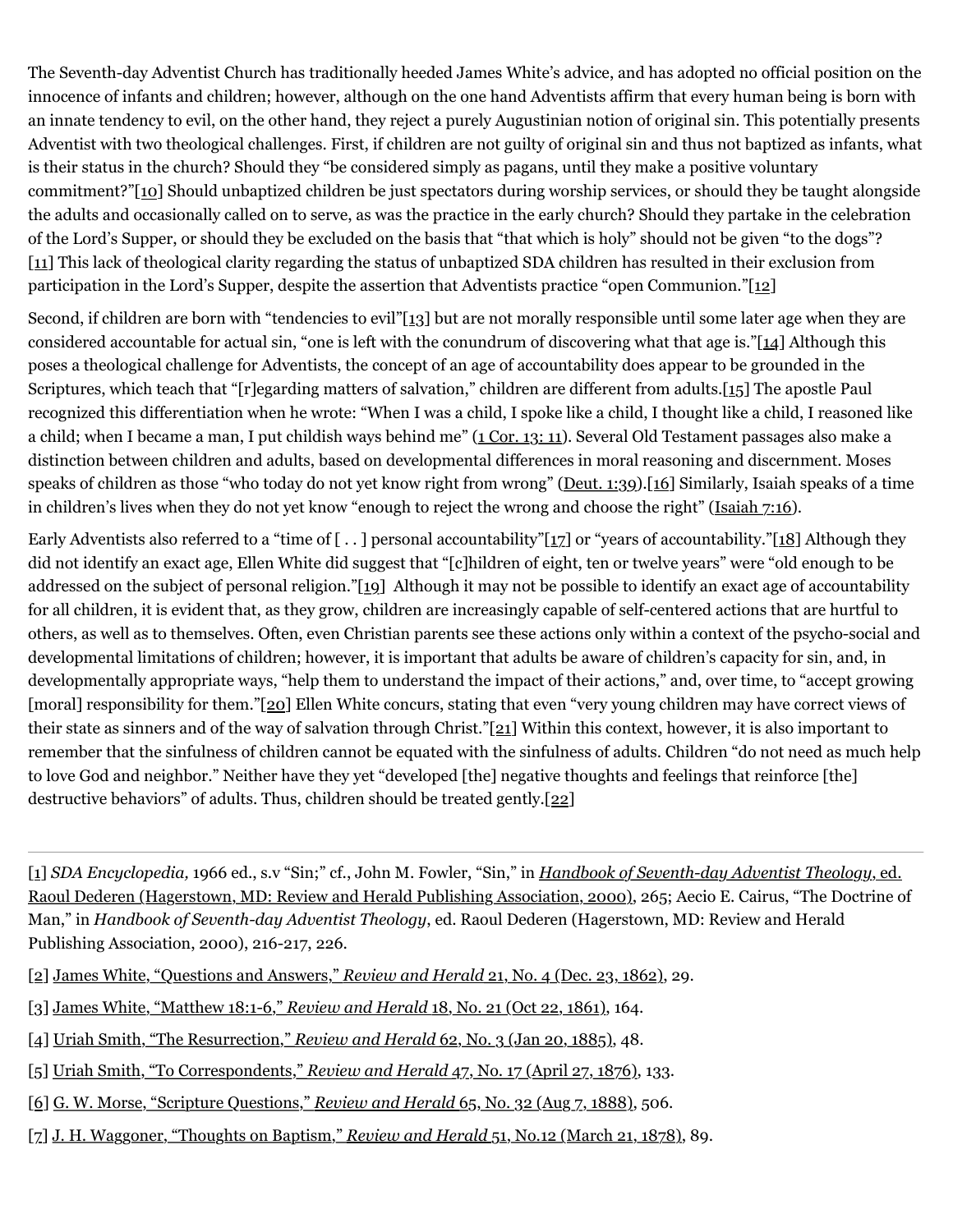[\[8\]](http://web.archive.org/web/20120715230902/http://www.memorymeaningfaith.org/blog/2011/05/are-children-born-sinners.html#_ftnref) [J. H. Waggoner, "Infantile Logic,"](http://web.archive.org/web/20120715230902/http://www.adventistarchives.org/doc_info.asp?DocID=164764) *[Signs of the Times](http://web.archive.org/web/20120715230902/http://www.adventistarchives.org/doc_info.asp?DocID=164764)* [5, No. 15 \(April 10, 1879\),](http://web.archive.org/web/20120715230902/http://www.adventistarchives.org/doc_info.asp?DocID=164764) 116.

[\[9\]](http://web.archive.org/web/20120715230902/http://www.memorymeaningfaith.org/blog/2011/05/are-children-born-sinners.html#_ftnref) [E. G. White,](http://web.archive.org/web/20120715230902/https://egwwritings.org/) *[Selected Messages 2](http://web.archive.org/web/20120715230902/https://egwwritings.org/)* [\(Hagerstown: Review and Herald Publishing Association\), 260.](http://web.archive.org/web/20120715230902/https://egwwritings.org/)

[\[10\]](http://web.archive.org/web/20120715230902/http://www.memorymeaningfaith.org/blog/2011/05/are-children-born-sinners.html#_ftnref) G. Vandervelde, "Believers Church Ecclesiology as Ecumenical Challenge," in *The Believers Church: A Voluntary Church*[, ed. W. H. Brackney \(Kitchener, ON: Pandora\), 213, quoted in Holly Catterton Allen, "Theological Perspectives](http://web.archive.org/web/20120715230902/http://www.amazon.com/Believers-Church-Voluntary/dp/0968346200/ref=sr_1_1?ie=UTF8&s=books&qid=1304695702&sr=8-1) on [Children in the Church: Anabaptist/Believers Church," in](http://web.archive.org/web/20120715230902/http://www.amazon.com/Nurturing-Childrens-Spirituality-Christian-Perspectives/dp/1556355580/ref=sr_1_1?s=books&ie=UTF8&qid=1304695765&sr=1-1) *[Nurturing Children's Spirituality](http://web.archive.org/web/20120715230902/http://www.amazon.com/Nurturing-Childrens-Spirituality-Christian-Perspectives/dp/1556355580/ref=sr_1_1?s=books&ie=UTF8&qid=1304695765&sr=1-1)* (Eugene, OR: Cascade Books, 2008), 118.

[\[11\]](http://web.archive.org/web/20120715230902/http://www.memorymeaningfaith.org/blog/2011/05/are-children-born-sinners.html#_ftnref) The earliest surviving church manual, dating from early in the second century AD says, "(And) let no one eat or drink from your eucharist [sic] except those baptized in the name of [the] Lord, for the Lord has likewise said concerning this: 'Do not give what is holy to the dogs.'" *Didache 9:5* in *[The Didache: Text, Translation, Analysis, and Commentary](http://web.archive.org/web/20120715230902/http://www.amazon.com/Didache-Text-Translation-Analysis-Commentary/dp/0814658318/ref=cm_cr_pr_product_top)*, tr.and ed. [Aaron Milavec \(Collegeville, MN: Liturgical Press, 2004\), 23. \[Note from Web Editor: See also several English translations](http://web.archive.org/web/20120715230902/http://www.amazon.com/Didache-Text-Translation-Analysis-Commentary/dp/0814658318/ref=cm_cr_pr_product_top) of the *Didache* [here](http://web.archive.org/web/20120715230902/http://www.earlychristianwritings.com/didache.html).]

[\[12\]](http://web.archive.org/web/20120715230902/http://www.memorymeaningfaith.org/blog/2011/05/are-children-born-sinners.html#_ftnref) *[Seventh-day Adventist Church Manual](http://web.archive.org/web/20120715230902/http://www.gcsecretariat.org/Evans_files/Seventh-day-Adventist-Church-Manual-17th-edition.pdf)* [\(Hagerstown, MD: Review and Herald Publishing Assn., 2005\)](http://web.archive.org/web/20120715230902/http://www.gcsecretariat.org/Evans_files/Seventh-day-Adventist-Church-Manual-17th-edition.pdf), 85. A discussion was initiated in 2007 on the pages of *Ministry* magazine regarding children's participation in the Lord's Supper. Two [opposing views were presented and the editors left readers to draw their own conclusions. See Darius Jankiewicz, "The](http://web.archive.org/web/20120715230902/http://www.ministrymagazine.org/archive/2007/June/the-lords-supper-and-childrens-particpation.html) Lord's Supper and Children's Participation," *[Ministry](http://web.archive.org/web/20120715230902/http://www.ministrymagazine.org/archive/2007/June/the-lords-supper-and-childrens-particpation.html)*[, June 2007, 11-15](http://web.archive.org/web/20120715230902/http://www.ministrymagazine.org/archive/2007/June/the-lords-supper-and-childrens-particpation.html)[, and Robert Johnston, "Unbaptized Children and](http://web.archive.org/web/20120715230902/http://www.ministrymagazine.org/archive/2007/June/unbaptized-children-and-communion.html) Communion," *[Ministry](http://web.archive.org/web/20120715230902/http://www.ministrymagazine.org/archive/2007/June/unbaptized-children-and-communion.html)*[, June 2007, 15](http://web.archive.org/web/20120715230902/http://www.ministrymagazine.org/archive/2007/June/unbaptized-children-and-communion.html).

[\[13\]](http://web.archive.org/web/20120715230902/http://www.memorymeaningfaith.org/blog/2011/05/are-children-born-sinners.html#_ftnref) [E. G. White,](http://web.archive.org/web/20120715230902/http://www.whiteestate.org/books/mh/mh31.html) *[The Ministry of Healing](http://web.archive.org/web/20120715230902/http://www.whiteestate.org/books/mh/mh31.html)* [\(Mountain View: Pacific Press Publishing Association\), 373](http://web.archive.org/web/20120715230902/http://www.whiteestate.org/books/mh/mh31.html).

[\[14\]](http://web.archive.org/web/20120715230902/http://www.memorymeaningfaith.org/blog/2011/05/are-children-born-sinners.html#_ftnref) [Allen,](http://web.archive.org/web/20120715230902/http://www.amazon.com/Nurturing-Childrens-Spirituality-Christian-Perspectives/dp/1556355580/ref=sr_1_1?s=books&ie=UTF8&qid=1304695765&sr=1-1) 118.

[\[15\] Klaus Issler, "Biblical Perspectives on Developmental Grace for Nurturing Children's Spirituality," in](http://web.archive.org/web/20120715230902/http://www.amazon.com/Childrens-Spirituality-Christian-Perspectives-Applications/dp/1592447112/ref=sr_1_1?ie=UTF8&qid=1304689720&sr=8-1) *Children's Spirituality: Christian Perspectives, Research, and Applications,* [ed., Donald Ratcliff \(Eugene, OR: Cascade Books, 2004\),](http://web.archive.org/web/20120715230902/http://www.amazon.com/Childrens-Spirituality-Christian-Perspectives-Applications/dp/1592447112/ref=sr_1_1?ie=UTF8&qid=1304689720&sr=8-1) 54.

[\[16\]](http://web.archive.org/web/20120715230902/http://www.memorymeaningfaith.org/blog/2011/05/are-children-born-sinners.html#_ftnref) Moses spoke these words to the Israelites when predicting that, with the exception of their children, as well as Joshua and Caleb, they would all die in the wilderness. Interestingly, [Numbers 14:28-31](http://web.archive.org/web/20120715230902/http://www.biblegateway.com/passage/?search=Numbers%2014:28-31%20&version=NKJV) confirms that all those twenty years and older did indeed die without entering the Promised Land, which would seem to imply that those below the age of twenty were considered those who "did not yet know right from wrong" ([Deut. 1:39\)](http://web.archive.org/web/20120715230902/http://www.biblegateway.com/passage/?search=Deut.%201:39&version=NKJV).

[\[17\]](http://web.archive.org/web/20120715230902/http://www.memorymeaningfaith.org/blog/2011/05/are-children-born-sinners.html#_ftnref) [G. W. Morse, "Scripture Questions,"](http://web.archive.org/web/20120715230902/http://www.adventistarchives.org/doc_info.asp?DocID=90399) *[Review and Herald](http://web.archive.org/web/20120715230902/http://www.adventistarchives.org/doc_info.asp?DocID=90399)* [65, No. 32 \(Aug 7, 1888\),](http://web.archive.org/web/20120715230902/http://www.adventistarchives.org/doc_info.asp?DocID=90399) 506.

[\[18\]](http://web.archive.org/web/20120715230902/http://www.memorymeaningfaith.org/blog/2011/05/are-children-born-sinners.html#_ftnref) [Ellen White,](http://web.archive.org/web/20120715230902/https://egwwritings.org/) *[Early Writings](http://web.archive.org/web/20120715230902/https://egwwritings.org/)* [\(Washington, DC: Review and Herald Publishing Association, 1945\), 278.](http://web.archive.org/web/20120715230902/https://egwwritings.org/)

[\[19\]](http://web.archive.org/web/20120715230902/http://www.memorymeaningfaith.org/blog/2011/05/are-children-born-sinners.html#_ftnref) [Ellen White,](http://web.archive.org/web/20120715230902/https://egwwritings.org/) *[Testimonies for the Church,](http://web.archive.org/web/20120715230902/https://egwwritings.org/)* [vol.1 \(Mountain View: Pacific Press Publishing Association, 1948\), 400.](http://web.archive.org/web/20120715230902/https://egwwritings.org/)

[\[20\]](http://web.archive.org/web/20120715230902/http://www.memorymeaningfaith.org/blog/2011/05/are-children-born-sinners.html#_ftnref) [Catherine Stonehouse and Scottie May,](http://web.archive.org/web/20120715230902/http://www.amazon.com/Listening-Children-Spiritual-Journey-Guidance/dp/0801032369/ref=sr_1_1?ie=UTF8&s=books&qid=1304695955&sr=1-1) *[Listening to Children on the Spiritual Journey: Guidance for Those Who Teach](http://web.archive.org/web/20120715230902/http://www.amazon.com/Listening-Children-Spiritual-Journey-Guidance/dp/0801032369/ref=sr_1_1?ie=UTF8&s=books&qid=1304695955&sr=1-1) and Nurture* [\(Grand Rapids: Baker Adademic, 2010\)](http://web.archive.org/web/20120715230902/http://www.amazon.com/Listening-Children-Spiritual-Journey-Guidance/dp/0801032369/ref=sr_1_1?ie=UTF8&s=books&qid=1304695955&sr=1-1), 17.

[\[21\]](http://web.archive.org/web/20120715230902/http://www.memorymeaningfaith.org/blog/2011/05/are-children-born-sinners.html#_ftnref) [Ellen White,](http://web.archive.org/web/20120715230902/https://egwwritings.org/) *[Child Guidance](http://web.archive.org/web/20120715230902/https://egwwritings.org/)* [\(Hagerstown: Review and Herald Publishing Association, 1982\), 491.](http://web.archive.org/web/20120715230902/https://egwwritings.org/)

[\[22\]](http://web.archive.org/web/20120715230902/http://www.memorymeaningfaith.org/blog/2011/05/are-children-born-sinners.html#_ftnref) Bunge, "Historical Perspectives on Children in the Church," 47.

\_\_\_\_\_\_\_\_\_\_\_\_\_\_\_\_\_\_\_\_\_\_\_\_\_\_\_\_\_\_

 $\boxed{?}$ 

\*Edyta Jankiewicz, originally from Australia, holds a M.Min. (Family) from Avondale College, Australia, and is currently working on a Ph.D. (Religious Education) at Andrews University with a concentration in

children's spirituality. She is married to Darius, and they have two daughters ages 10 and 12.